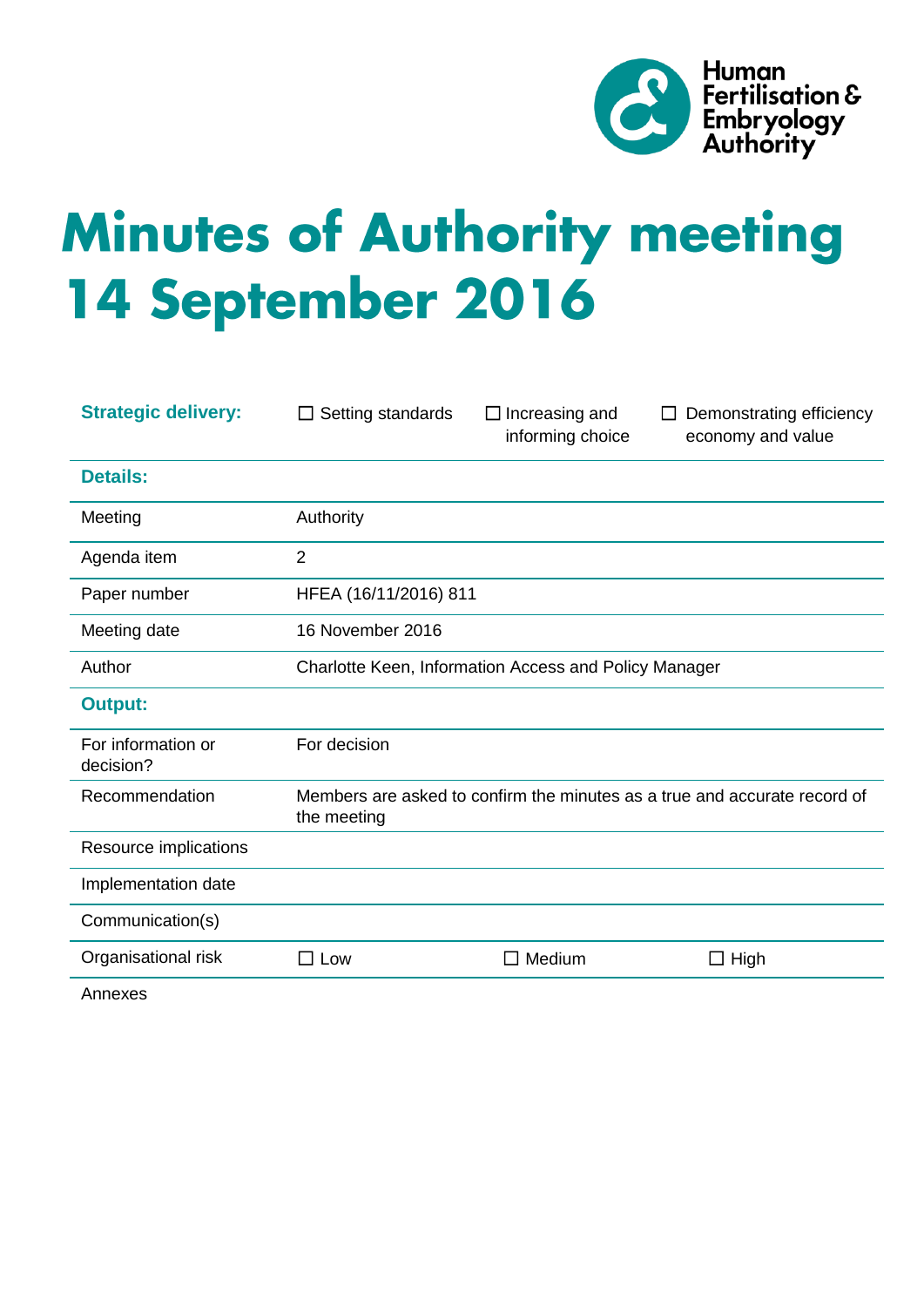# Minutes of the Authority meeting on 14 September 2016 held at ETC Venues, Victoria, 1 Drummond Gate, London SW1V 2QW

| Members present      | Sally Cheshire (Chair)<br><b>Professor David Archard</b><br>Rebekah Dundas<br>Dr Andy Greenfield<br>Yacoub Khalaf<br>Margaret Gilmore | Anita Bharucha<br>Ruth Wilde<br>Dr Anne Lampe<br><b>Anthony Rutherford</b><br>Kate Brian |  |
|----------------------|---------------------------------------------------------------------------------------------------------------------------------------|------------------------------------------------------------------------------------------|--|
| Apologies            | <b>Bishop Lee Rayfield</b>                                                                                                            |                                                                                          |  |
| Observers/Presenters | Ted Webb (Department of Health)<br>Jeremy Mean (Department of Health)                                                                 |                                                                                          |  |
| Staff in attendance  | Peter Thompson<br>Nick Jones<br>Juliet Tizzard<br>Catherine Drennan<br>Paula Robinson                                                 | Sharon Fensome-Rimmer<br>Sara Parlett<br>Andrew Leonard<br>Paula Nolan<br>Charlotte Keen |  |

# **Members**

There were 11 members at the meeting, 7 lay members and 4 professional members

## Welcome, apologies and declarations of interest 1.

- $1.1.$ The Chair opened the meeting by welcoming Authority members and members of the public to the fifth meeting of 2016. As with previous meetings, it was being audio-recorded and the recording would be made available on the HFEA website to enable interested members of the public who were not able to attend the meeting to listen to the HFEA's deliberations.
- $1.2.$ Apologies were received from Bishop Lee Rayfield.
- $1.3.$ Declarations of interest were made by:
	- Kate Brian (Regional organiser for London and the South East for Infertility Network UK)
	- Yacoub Khalaf (Person Responsible at a licensed centre)
	- Anthony Rutherford (Consultant in Reproductive Medicine and Gynaecological Surgery at a licensed centre)
	- Ruth Wilde (Senior Fertility Counsellor at a licensed centre).

## Minutes of Authority meeting held on 6 July 2016  $2.$

 $2.1.$ Members agreed the minutes of the meeting held on 6 July subject to minor amendments, for signature by the Chair.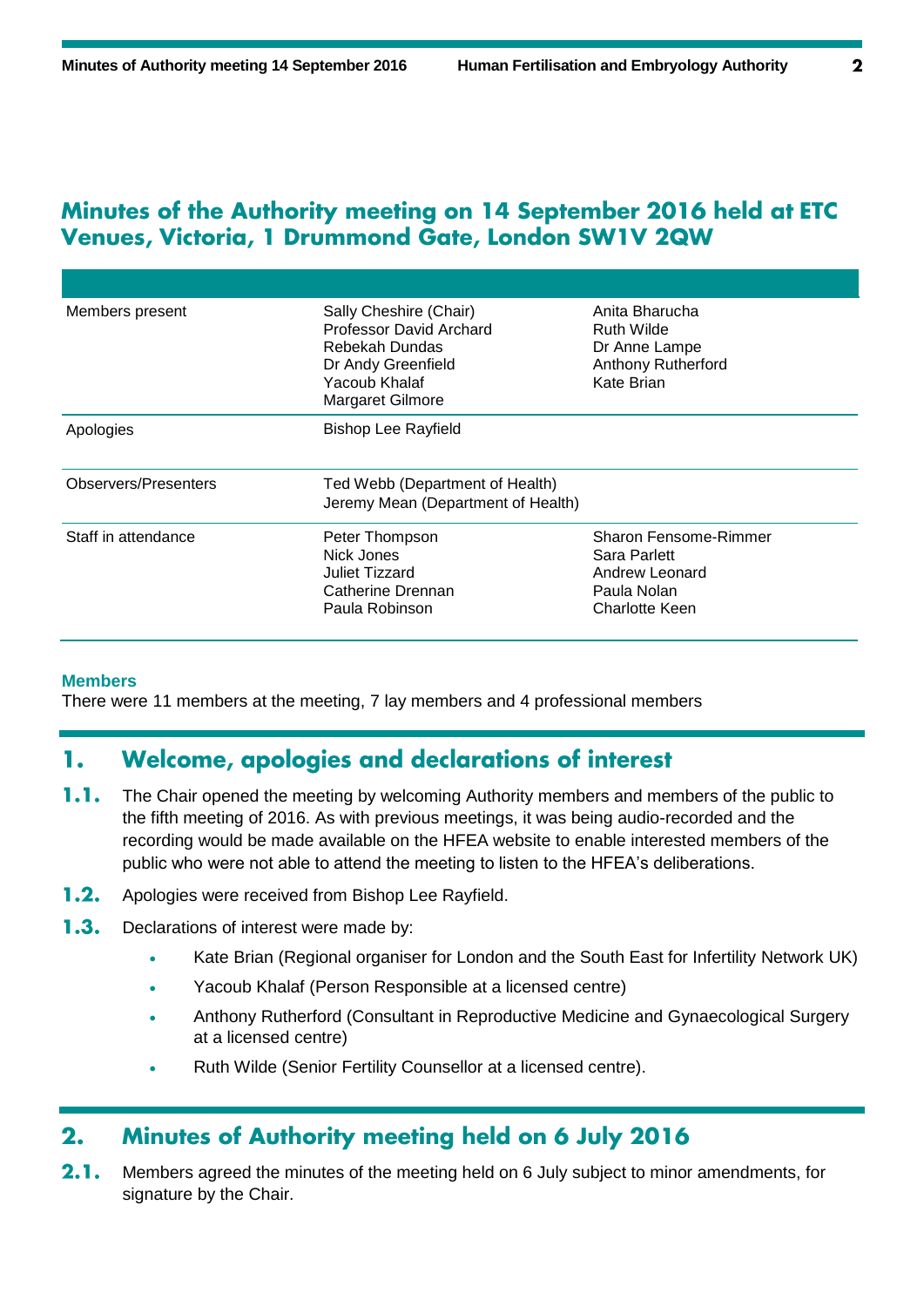#### **Chair's report**  $3.$

- $3.1.$ The Chair welcomed Jeremy Mean from the Department of Health as the HFEA's new sponsor, since Ted Webb, the HFEA's sponsor for the past 14 years, was retiring. The Chair expressed her thanks to Ted on behalf of members, and HFEA colleagues, for all his support over the years.
- $3.2.$ The Chair also thanked Sue Gallone, the Director of Finance and Resources for both the HFEA and the HTA, as Sue was also retiring. Although Sue was unable to attend the Authority meeting, the Chair expressed her thanks to Sue for all her hard work which had been much appreciated and wished her well for the future.
- $3.3.$ Finally, the Chair thanked Professor David Archard, who was leaving and who was also the HFEA's longest serving member. David had been instrumental in advising the Authority on all matters to do with ethics and law and had played a major part in how the HFEA handled preimplantation genetic diagnosis (PGD), as well as working on mitochondrial donation and developing the Statutory Approvals Committee (SAC) from its infancy. Through his expert Chairing of SAC, the Chair felt that David had made a huge difference to the Authority and both she and the Chief Executive expressed their thanks to David for his valuable input during his time as an Authority member.
- $3.4.$ The Chair provided members with a summary of events that she had attended with organisations in the IVF sector and the wider health and care system since the last Authority meeting.
- $3.5.$ On 12 July, the Chair chaired the Remuneration Committee, more detail of which would be covered under item five on the agenda.
- $3.6.$ On 20 July, the Chair attended the Department of Health's arm's length bodies (ALBs) chairs and non-executive directors (NEDs) summer conference.
- $3.7.$ Finally, the Chair advised members of the public that the HFEA would mark its  $25<sup>th</sup>$  anniversary at an event taking place on 15 September. The HFEA was the first statutory regulator of IVF and human embryo research in the world and it was testimony to all those involved that it had stood the test of time so well and was considered to be the standard against which regulation in the field was judged. The event would provide a chance to celebrate those achievements in more details with past colleagues and some of the HFEA's most important stakeholders.

#### **Chief Executive's report** 4.

- $4.1.$ The Chief Executive advised members that on 12 July he had also attended the HFEA Remuneration Committee and provided recommendations on the Senior Managers' performance pay award.
- $4.2.$ On 21 July, the Chief Executive attended a meeting of the Health and Social Care Leadership Scheme which brought together the Department of Health and all of the Chief Executives of the health sector's ALBs to identify senior talent within the system. Members were aware that both the Director of Compliance and Information and the Director of Strategy and Corporate Affairs had been selected onto the programme.
- $4.3.$ On 28 July, the Chief Executive advised members that he was part of an interview panel for the shared Director of Finance and Resources for the HFEA and HTA, following the retirement of Sue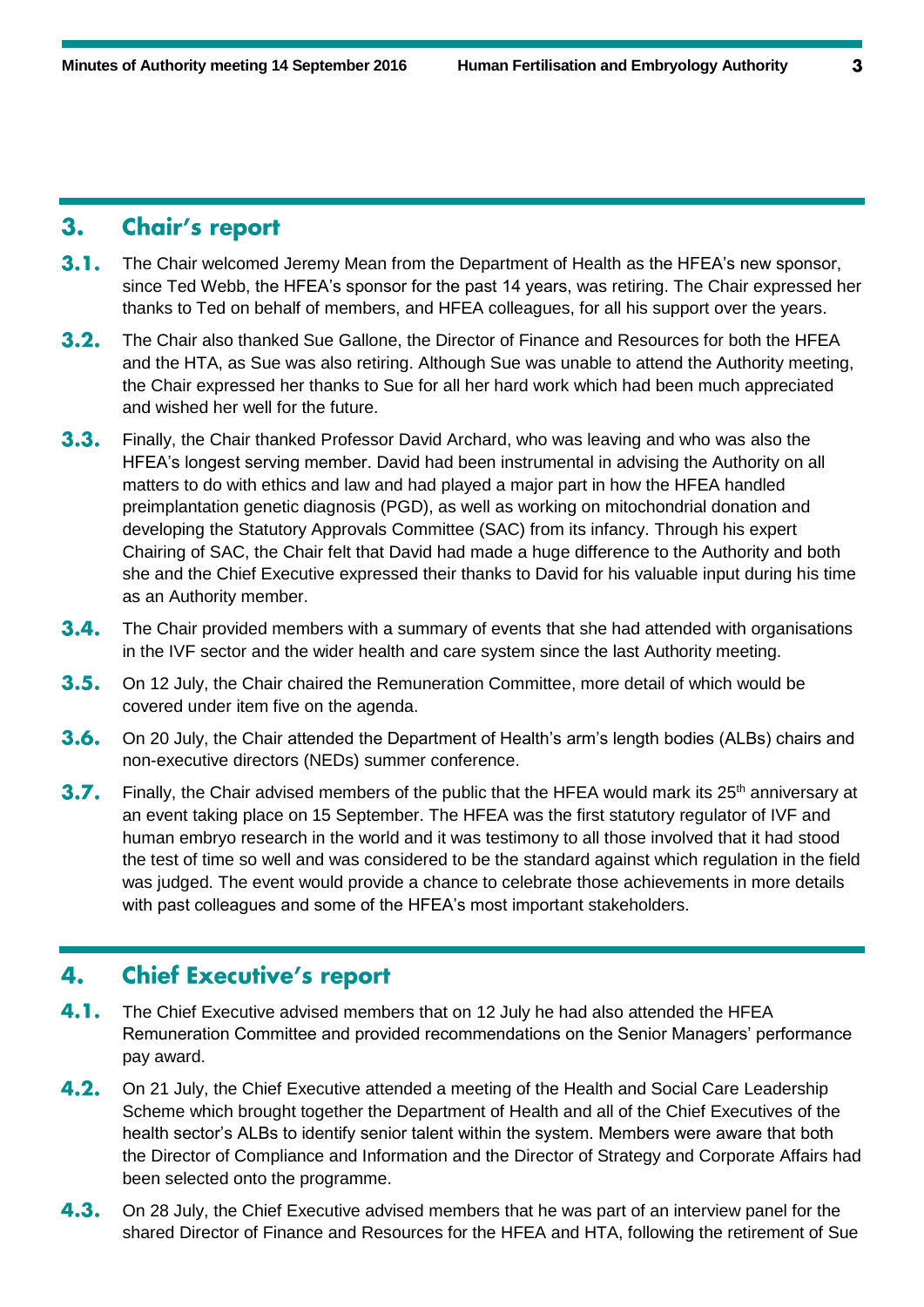Gallone. The Chief Executive was pleased to inform members that Richard Sydee had been appointed and he would join the HFEA and HTA on 1 November.

- 4.4. On 8 September, the Chief Executive attended a National Information Board (NIB) Leadership meeting. The NIB was an initiative led by the Department of Health involving all of the health sector's ALBs to make significant changes to the way in which information was used within the health and care system. The HFEA's role was limited given its specialist remit although it was appropriate that it was involved.
- $4.5.$ Press coverage: the Chief Executive advised members that there had been relatively few news stories in which the HFEA had been quoted or cited directly since the last Authority meeting. However, there had been a number of stories on assisted reproduction featuring facts and figures from the HFEA's Register, details of which had been circulated to members.
- $4.6.$ It was anticipated that, with the schedule of projects and events coming up in the next couple of months, media interest in the sector would resume.

#### 5. **Committee chairs' updates**

- $5.1.$ The Deputy Chair of the Statutory Approvals Committee (SAC) reported that the committee had met on 5 and 25 August. There had been five preimplantation genetic diagnosis (PGD) applications on 5 August, four of which were approved and one refused, together with two Special Directions applications for export, both of which were approved. At the meeting on 25 August, there had been two PGD applications, both of which were approved.
- $5.2.$ The Chair of the Licence Committee reported that the committee had met on 14 July and 9 September. On 14 July, the committee considered and approved a research renewal licence application, agreed the continuance of a licence following an interim inspection and noted an unannounced inspection and an executive update. On 9 September, the minutes of which had not yet been published, the committee considered two licence renewal applications, a variation of objectives, an update on legal parenthood and a paper from the Scientific and Clinical Advances Advisory Committee (SCAAC).
- $5.3.$ The Director of Strategy and Corporate Affairs advised members that the Executive Licensing Panel (ELP) had met five times since the last Authority meeting on 15 and 29 July, 12 and 24 August and 9 September. For the first four meetings, the panel had considered 12 items in total, two of which were adjourned and the rest of which were approved. There were three renewal licence applications; four interim inspection reports; four licence variations and one new licence application. At the meeting on 9 September, the minutes of which had not yet been published, the panel had considered nine items. There were three renewal licence applications; one interim inspection report; four licence variations and one new licence application.
- $5.4.$ The Chair provided more details of the Remuneration Committee mentioned earlier in the meeting. The committee met on 12 July to consider proposed pay awards for staff, directors and Chief Executive, together with an appraisal of their performance. The Chair expressed her thanks to all HFEA staff for their valuable contribution to the organisation.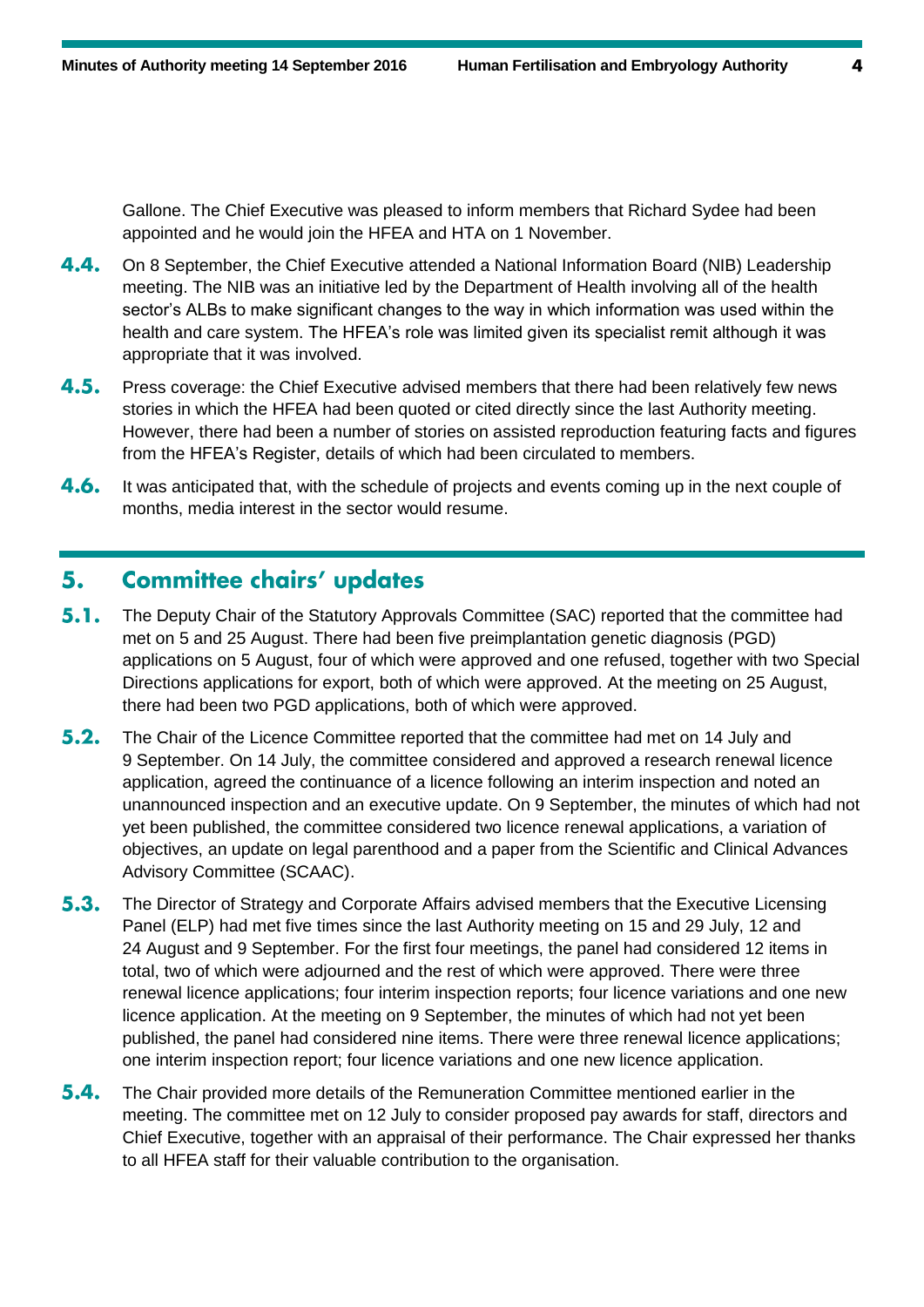# **Strategic performance report** 6.

- $6.1.$ The Director of Strategy and Corporate Affairs advised members that the HFEA annual conference for 2017 would be taking place on Thursday 16 March at the Inmarsat Global Conference Centre in London.
- $6.2.$ The Director of Compliance and Information provided a brief summary of three issues within his Directorate which were highlighted in the Strategic Performance Report. Firstly, in June, the HFEA had a serious power outage in the building which also affected the National Institute for Clinical Excellence (NICE) and the British Council. This inevitably had an impact on the HFEA's work and the business continuity plan was invoked. As the servers were affected, this meant that staff had been unable to access the secure document storage system and subsequently this had had an effect on key performance indicators. Lessons have been learned as regards the implementation of the business continuity plan which will be useful for future eventualities.
- $6.3.$ The Director of Compliance and Information also acknowledged that there had been issues around the telephony systems which inevitably had an impact on the work of the committees where video conferencing was used on a regular basis. Work was ongoing to rectify these problems.
- $6.4.$ The Strategic Performance Report also highlighted delays with reports being sent back to clinics following inspection, although those delays were for valid reasons.
- $6.5.$ In the absence of the Director of Finance and Resources, the Chief Executive gave an overview of financial performance. Although it was early in the financial year, looking at the June figures, two facts stood out, one of which was a significant increase in the treatment fee income against that which had been forecast. There was no obvious reason for this, and no evidence of a pattern, but the Executive were very sighted on the increase and would continue to monitor the position.
- $6.6.$ The Chief Executive advised members that, on the whole, expenditure was as forecast although there had been an overspend of 35% in the legal budget. The legal budget was always difficult to predict and it was likely that the budget would right itself over time.
- $6.7.$ The Chair informed members that the expert panel, who had previously met and reported on progress with mitochondrial donation techniques, had been working on a report which should be ready for publication in the near future. The Chair of the expert panel advised members that the panel had published a request for evidence and the panel was now in the process of considering that evidence and writing the report in light of that consideration. The panel had met at the end of July and would be meeting again on 16 September. The report would focus on new evidence relating to the safety and efficacy of mitochondrial donation techniques that had come to light since 2014. The Chair of the expert panel advised members that it was anticipated the report would be ready for publication by the end of the year.
- $6.8.$ Following a discussion, members noted the latest strategic performance report.

#### **Information for Quality: update**  $\mathbf{z}$

 $7.1.$ The Director of Compliance and Information explained that the IfQ programme was a comprehensive review of the information that the HFEA held, the systems that governed the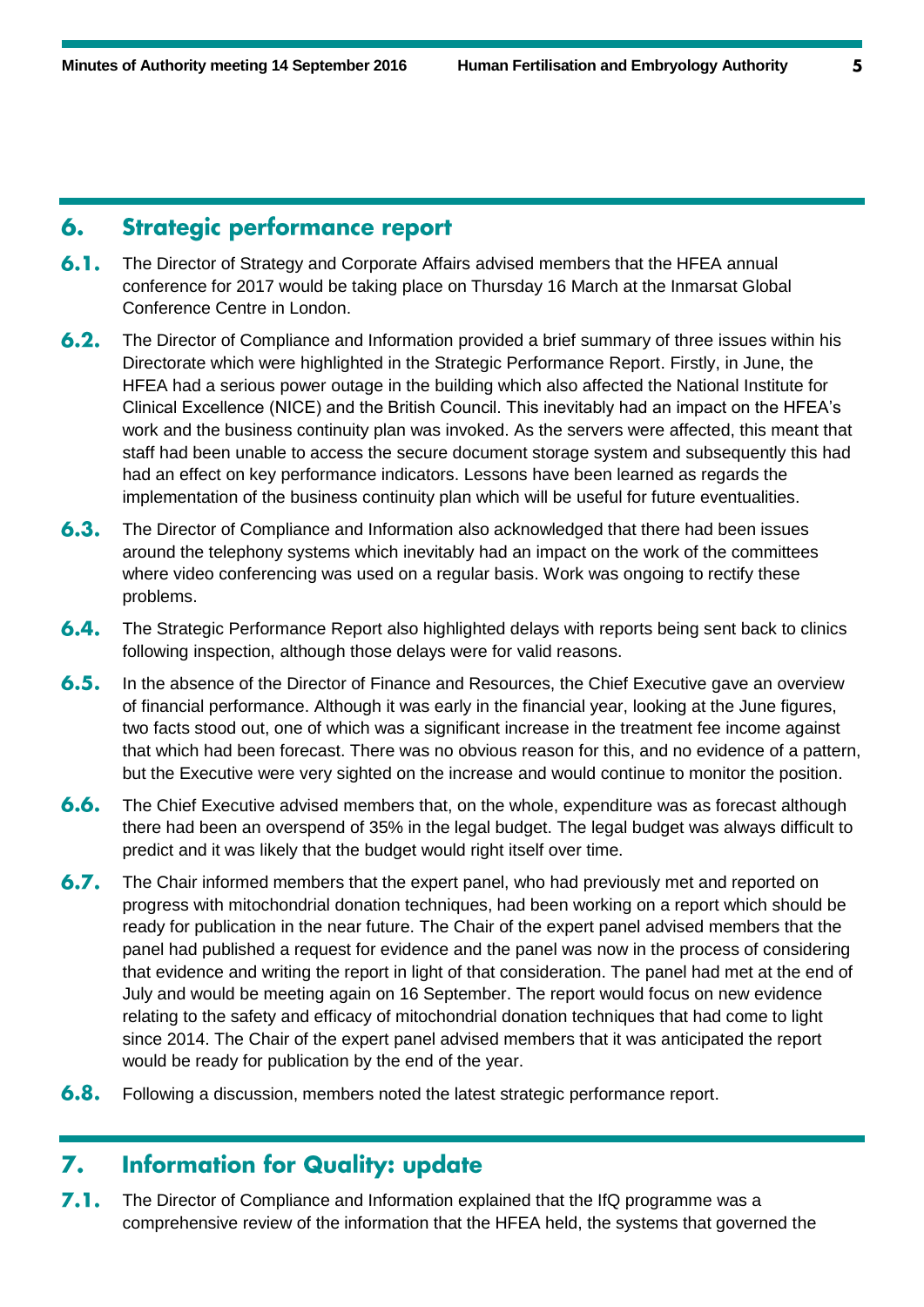submission of data, the uses to which it was put and the ways in which the information was published. It included:

- The redesign of the HFEA's website and Choose a Fertility Clinic (CaFC) function
- The redesign of the 'Clinic Portal' used for interacting with clinics
- A new electronic data submission system
- A revised dataset and data dictionary which would be accredited
- A revised Register of treatments, which would include the migration of historical data contained within the existing Register
- The redesign of the HFEA's main internal systems that comprised the Authority's Register and supporting IT processes.
- $7.2.$ The Director of Compliance and Information explained that this presentation was to update members on:
	- Progression to public Beta for 'Release One' products and plans for a fully live HFEA website and Clinic Portal
	- Progress in relation to 'Release Two' (the data submission system)
	- Programme timelines and budget.
- 7.3. Approvals progress: the Director of Compliance and Information reminded members of the stages that government IT programmes must progress through:
	- 'alpha' (build a prototype, test it with users and learn from it)
	- 'beta' (scaling up, a working model)
	- 'public beta' (going public with a beta version, receiving feedback and preparing to go live)
		- 'live' (a tested solution ready to release and then continuously improved).
- $7.4.$ The Director of Compliance and Information reminded members that, at the July meeting of the Authority, it was noted that the website had been launched on 5 July 2016 in a private version of beta for clinics only to access. This step was taken to enable clinics to familiarise themselves with the presentation of their CaFC data on the website, and to use the Clinic Portal, for a three-week period prior to full beta public launch.
- $7.5.$ The Clinic Portal was released to public beta one week later on 12 July 2016, and further developments and improvements would continue throughout the beta phase. User feedback would also be sought, including a structured session in early September in a 'laboratory' setting where users would be able to feed back their experience directly to the HFEA's contractor. The Government Digital Service (GDS) assessment of the Clinic Portal to enable progression to 'live' was scheduled for October 2016.
- 7.6. It was originally planned to make the beta version of the website available to the public a few weeks after showing it to the clinics. However, the HFEA was prevented from doing so due to an injunction granted by the High Court on 14 July, following an application brought by a clinic. The injunction was subsequently lifted and the website proceeded to public beta on 12 August 2016.
- $7.7.$ The feedback from public beta would be one element of the evidence that would inform the decision on the final shape of the new website. The IfQ Advisory Group would be invited to meet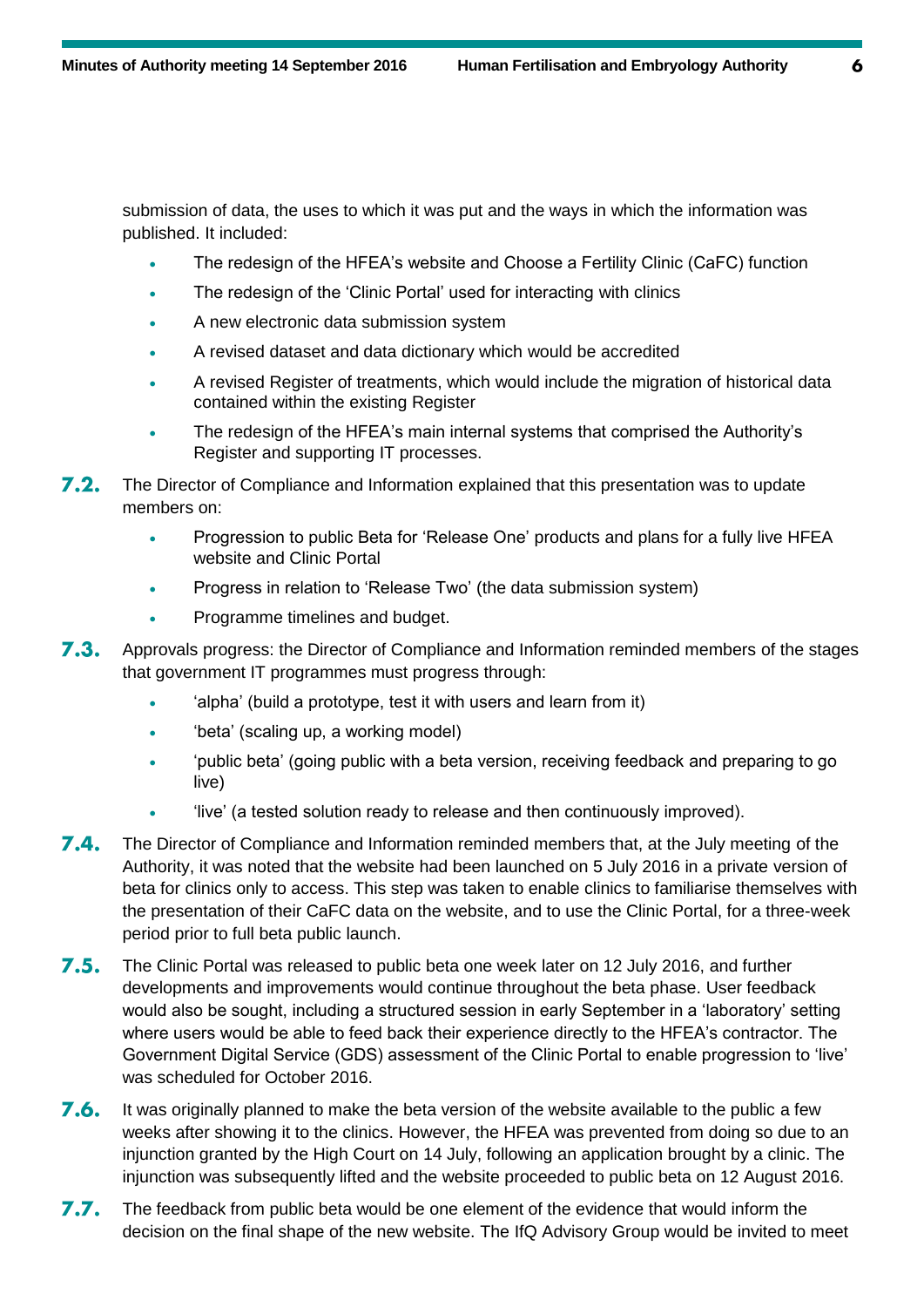again in order to help inform the set of recommendations that would be put to members at the next meeting in November 2016.

- $7.8.$ The Director of Compliance and Information advised members the Executive felt that, with the judicial review pending, it would make sense to postpone the GDS assessment until any legal disputes were resolved. The GDS 'live' assessment was therefore scheduled for late January 2017.
- $7.9.$ Members noted that there were two operational issues as a consequence of this delay:
	- The current HFEA website content management system was dated and no longer supported by the original supplier, which would lead to instability from time to time. This had been managed to date but this risk remained as long as it remained as the HFEA's official site
	- There had been a concentration of resources in preparing the website for beta launch. This reallocation of resources had had an effect on planning assumptions, in particular relating to development work necessary for 'Release Two' – the data submission module.
- 7.10. Progress on 'Release Two': the Director of Compliance and Information advised members that substantial work had been completed on all the necessary processes and proof of concept such that development work and design work could progress at pace. However, the additional work set out above meant that the end of October 2016 release expectations for EDI users (those clinics submitting directly to the HFEA) was unlikely to be met. A revised plan was now being developed.
- **7.11.** The Director of Compliance and Information advised that the data migration and cleansing work was a little behind schedule, also as a result of diversion of some resources. Data cleansing work remained primarily focussed on dealing with 'severity one' issues, with all issues expected to be resolved in September. If necessary, the data migration of the existing, cleansed database to a new structure could still occur by October 2016.
- 7.12. Arrangements to provide assurance services for the data migration was now in place and an expert in data migration had been commissioned to provide a review of all the steps the HFEA had taken, and would take, prior to transfer.
- 7.13. Whilst most clinics had been cooperative in fixing errors, there were issues with some clinics failing to deal swiftly with requests and the Executive continued to monitor progress closely.
- 7.14. Timelines and budget implications: the Director of Compliance and Information reminded members that a revised programme plan had been finalised and signed off by the IfQ Programme Board in January 2016, in line with the overall £1.134m agreed by the Authority. On 24 May, the Senior Management Team (SMT) decided to allocate an additional £90k to the overall Programme budget to ensure that critical staff were retained on the team.
- 7.15. The variance in September was explained by an underspend originally forecasted for the security consultant and this underspend should balance in the coming months once the work was completed and invoiced.
- **7.16.** Following a discussion, Authority members noted:
	- Progress since the last Authority meeting
	- The revised timelines in relation to the website and 'Release Two' the data submission system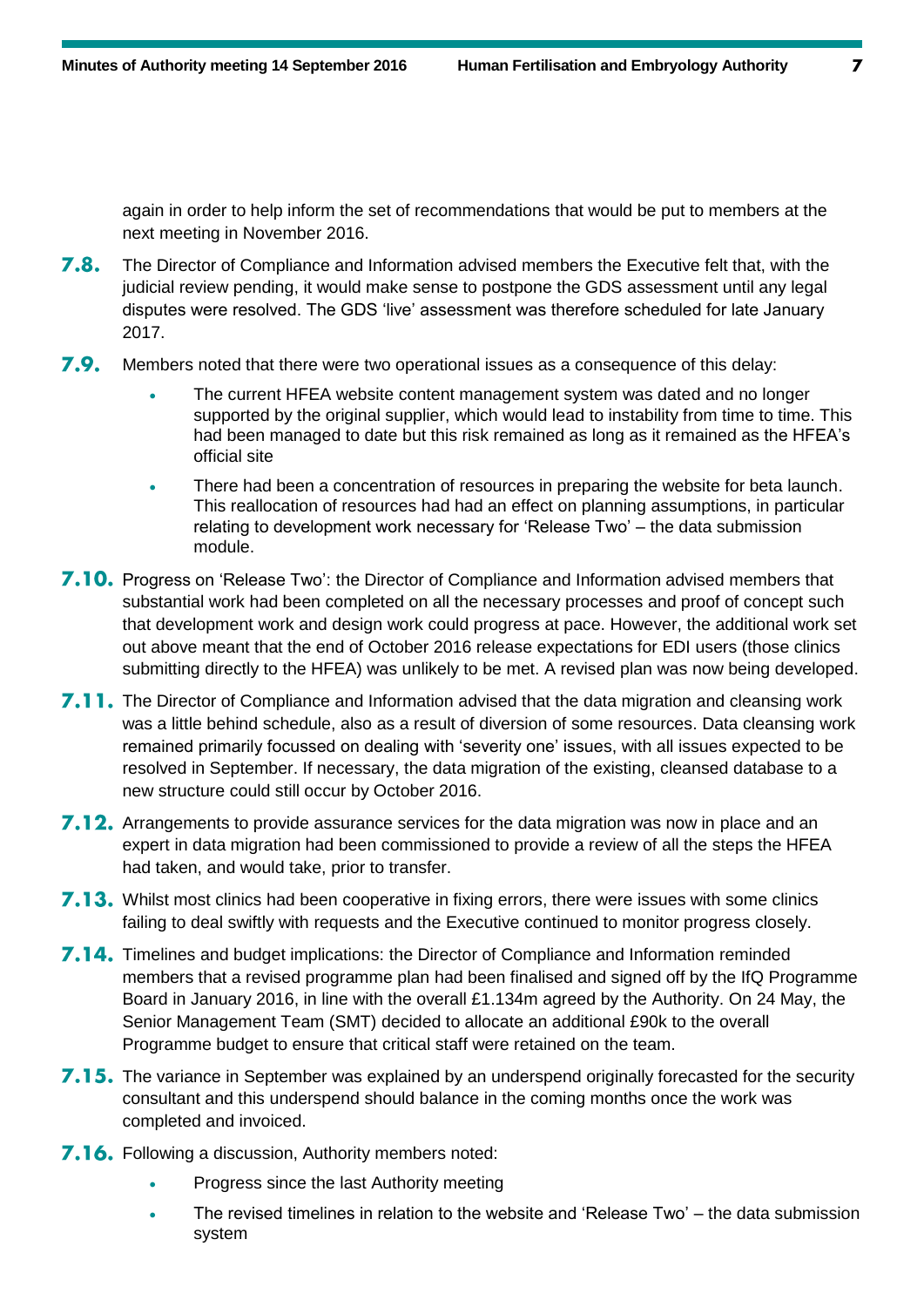Programme timelines and budget implications.

#### **Strategy 2017-20** 8.

- $8.1.$ The Head of Business Planning presented this item and advised members that the Executive had prepared an early outline of the strategy which had been informed by workshops and discussions with both Authority members and staff. The Head of Business Planning emphasised that this was a draft outline strategy for discussion with stakeholders during the autumn.
- $8.2.$ Members were asked for their thoughts on whether the Executive had taken the right approach in the following areas in particular:
	- Setting the strategy around the different needs of patients and donors through the various stages of treatment and donation
	- Including donor conception issues in with fertility treatment and that the Lifecycle campaign should come to an end, whilst continuing to use the good work the campaign had produced
	- Data and embryo research whether to focus on facilitating patient choice in this area or to promote research and innovation and increasing consent rates.
- $8.3.$ The Head of Business Planning advised members that the centre of the new strategy would be the HFEA's ongoing vision for high quality care for everyone affected by assisted reproduction. Based on research during the current strategy, the Executive had identified stages along the patient and donor pathway, setting out their needs at each stage and considering their interaction points with clinics and the HFEA. Members noted that patients and donors were not the HFEA's only stakeholders but they should be the main focus.
- $8.4.$ The Head of Business Planning provided a summary of those stages. These were set out in more detail in the draft strategy together with what the HFEA wanted to achieve for patients and what patients should be able to do at each stage:
	- Researching fertility treatment or donation
	- Making contact with a clinic and starting to make initial decisions
	- Having treatment or being an active donor
	- After treatment or donation.
- $8.5.$ There were three main areas of strategic focus, under which the paper identified what the Authority believed should change, how this could be accomplished (through what tactics), and with what outcomes or measures of success. The three main areas were:
	- **Consistent support and outcomes for patients**
	- Safe, ethical, effective, proven treatment
	- . Improving standards through intelligence.
- $8.6.$ The Head of Business Planning emphasised that post-IfQ and at the end of the current strategy, the HFEA would have the following tools and resources available in order to help deliver the strategy, including but not exclusively:
	- New information for patients and donors on treatments, options and finding a clinic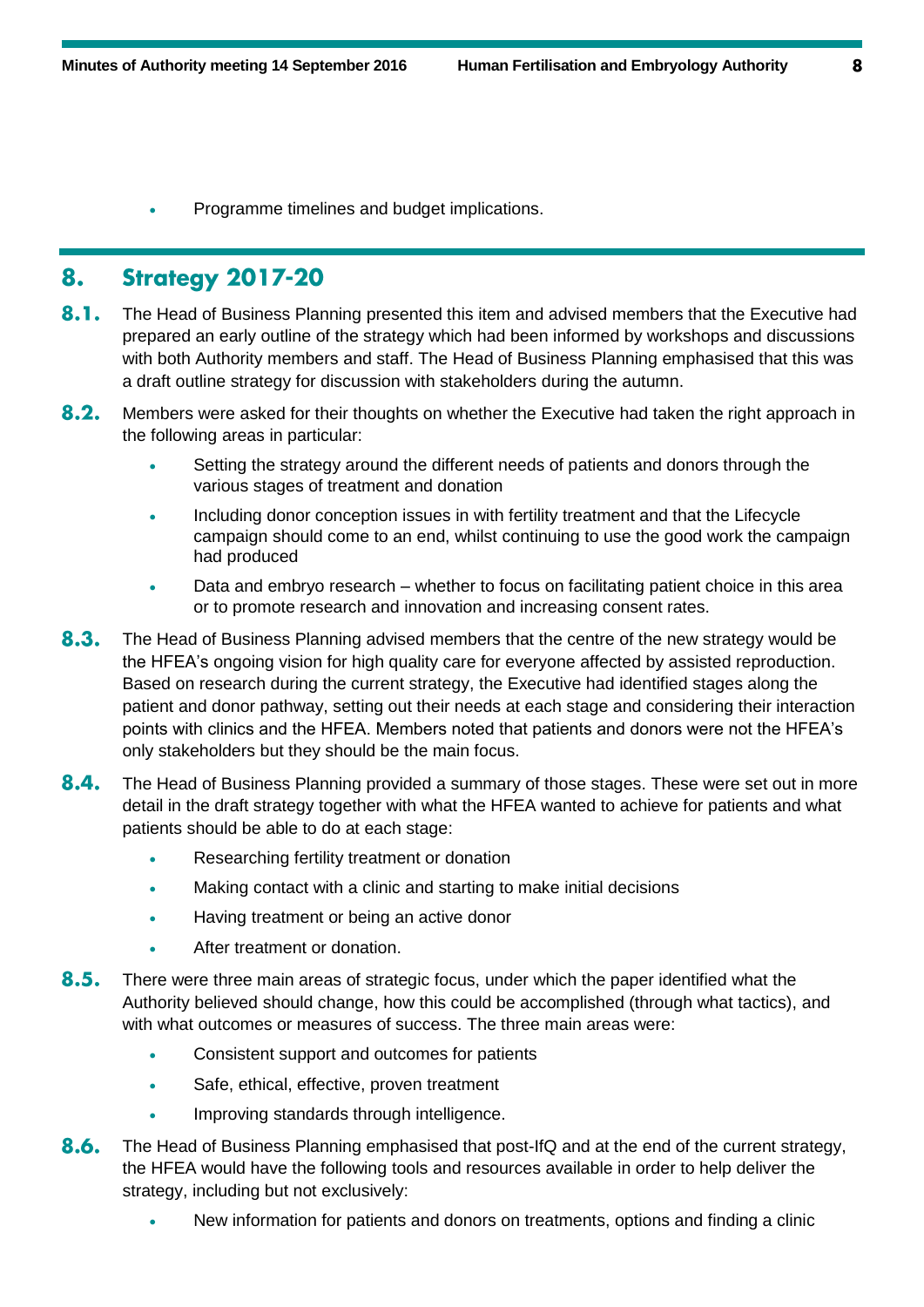- Easy-to-understand measures of quality in clinic services
- Patient ratings system for clinics
- Simpler data submission and clinic performance system
- A new register, enabling better analysis of treatments, outcomes and trends in clinical practice.
- $8.7.$ Members noted that the proposed strategy had situated its ambitions for donor conception patients and for donors within several strands relating to support throughout treatment, good experience of care and evidence-based, effective treatments. The Lifecycle campaign was originally needed to reach new audiences (such as those thinking about going abroad for treatment). However, with the HFEA's new website and tone of voice, and a willingness to reach that wider patient audience, there was much less justification for a dedicated donation campaign and the resources to support it.
- $8.8.$ The Head of Business Planning advised members that, in relation to the whole area of new and emerging treatments and developing science and whether those were evidence-based yet – or at all – there was often poor, misleading or sensationalised media coverage. Unfortunately, some of the available scientific information required a lot of expert interpretation to make it accessible to people without any scientific background. Consequently, part of the strategy would be to increase patients' understanding of subjects such as emerging new treatments or genetics and genomics, and to ensure that patients are given the right treatment for them. Members noted that the HFEA already had in place a mechanism for assessing the evidence of effectiveness, with a scientific committee in place, and the intention was regularly to update all the scientific and treatment information on the HFEA website, making it as easy to understand as possible.
- 8.9. The Head of Business Planning advised members that, as part of its role as a regulator, the HFEA could 'raise the bar' by driving up sector standards through its regulatory work, to encourage greater consistency and excellence between clinics and within clinics, and being directive and challenging when necessary and proportionate to do so. The HFEA would also sometimes need to 'push the bar', setting new standards or higher standards and expectations, where there were perhaps none before, in response to new developments or new trends in the sector.
- 8.10. The Head of Business Planning provided members with a summary of next steps, which would include stakeholder engagement via meetings in the autumn and winter and through a continuing conversation with staff. Focus groups with patients were also planned for the winter. Members would be presented with the stakeholder feedback so far at a workshop prior to the November Authority meeting, to shape the final draft strategy ready for sign-off at the January 2017 Authority meeting. The plan was to publish the strategy in April 2017, with a launch at the annual conference in March.
- 8.11. The main points that emerged from the discussion were that members particularly welcomed the focus on patients. Members were of the view that it was important to ensure that the HFEA's continued commitment to donors and donation was clear throughout the strategy. There could be a risk that the HFEA was perceived as no longer being committed to donation issues because there was no longer a specific separate section about donation in the strategy, especially since the Lifecycle work was also coming to an end at the same time.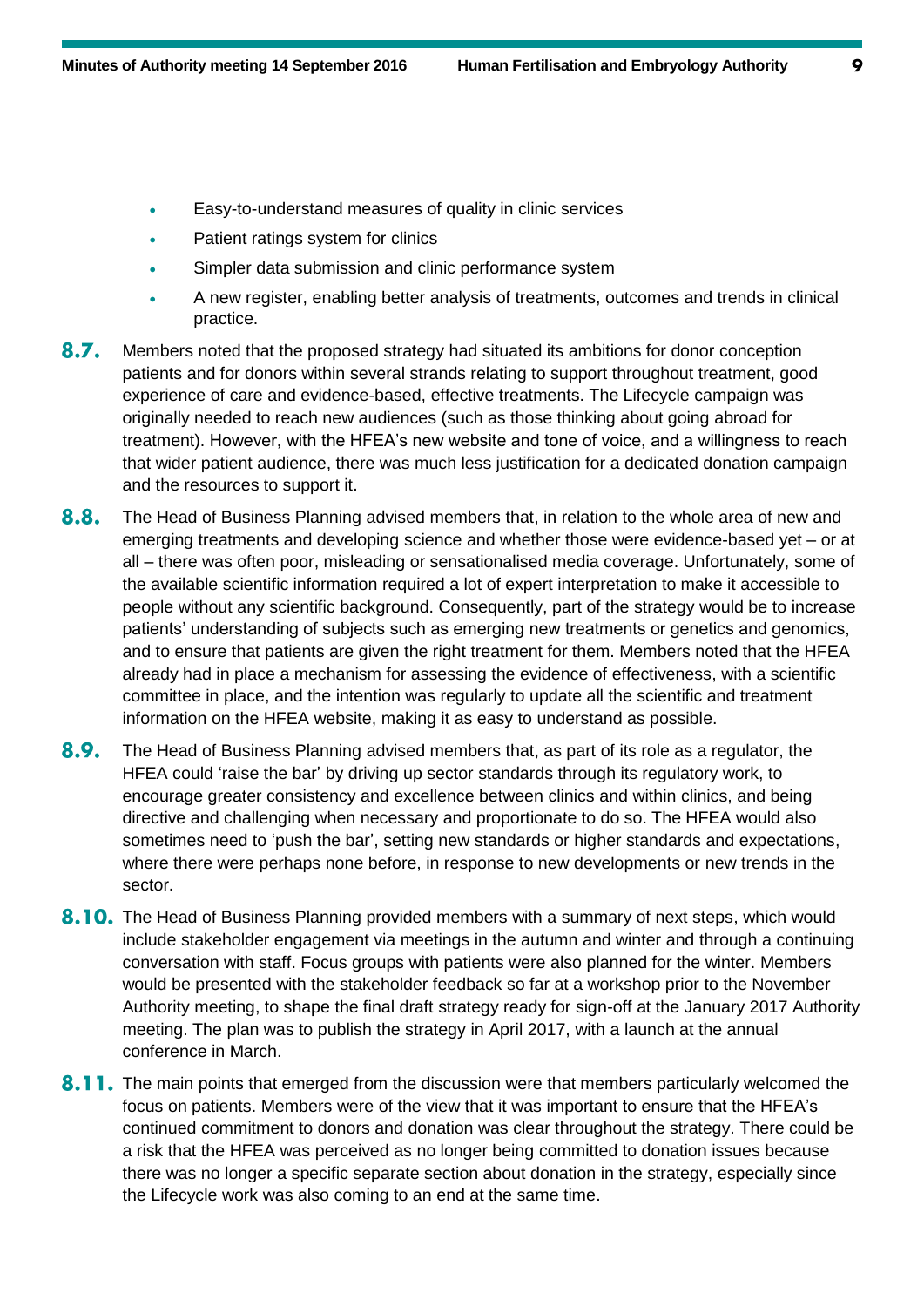- 8.12. Members also agreed that the final published strategy document should be short, focused and concise, and include clear strategic objectives below the vision level.
- **8.13.** Members welcomed the focus on embryo research. They felt, however, that it was important to substantiate that the HFEA had the capacity and capability to deliver the resulting work.
- 8.14. Following the discussion, members approved the early outline of the strategy, subject to the necessary revisions and amendments raised, prior to further discussion with stakeholders in the autumn.

#### **Compliance activities 2015/16: a review** 9.

- $9.1.$ The Chief Inspector introduced this item and advised members that the paper was the second annual report on compliance activities. The paper included:
	- an overview of the type and number of non-compliances found on inspection or identified through the HFEA's risk-based assessment tool (RBAT) or other reporting mechanisms
	- a review of the actions taken in the inspection year April 2015 to end of March 2016 to promote compliance by licensed clinics and research centres with the HFE Act 1990 (as amended)
	- an assessment of the effectiveness of the regulatory methods employed by the HFEA and the extent to which they had an impact on the sector.
- $9.2.$ The Senior Inspector advised members that the paper provided an analysis of non-compliances found in the course of renewal and interim inspections between 1 April 2015 and 31 March 2016, and a comparison with the 2014/15 inspection findings.
- $9.3.$ The Senior Inspector provided members with an overview of how the inspection team had been successful in meeting the objective of improving the quality and safety of care through the HFEA's regulatory activities. The analysis was set out in detail in the paper and included:
	- 84 inspections at clinics: 35 treatment and or storage renewal inspections, 36 treatment and or storage interim inspections and 13 additional inspections in 2015/16, an increase of 60% on the previous year
	- In addition, 18 inspections at research centres were carried out
	- 445 recommendations for corrective action at treatment centres in 2015/16 with 373 having been fully implemented as at 26 July 2016 (84%)
	- 264 recommendations to correct higher risk critical and major non-compliances with 222 of those implemented as at 26 July 2016 (84%).
- $9.4.$ The Senior Inspector advised members that, in post-inspection feedback, 93% of respondents inspected in 2015/16 agreed that inspection had promoted improvement to the way their clinic carried out its work. Generally, less than 90% of respondents were happy with the preparation, delivery and reporting of their inspection. This data suggested that the inspection team were delivering the objective to improve the quality and safety of patient care as set out in the HFEA's strategy.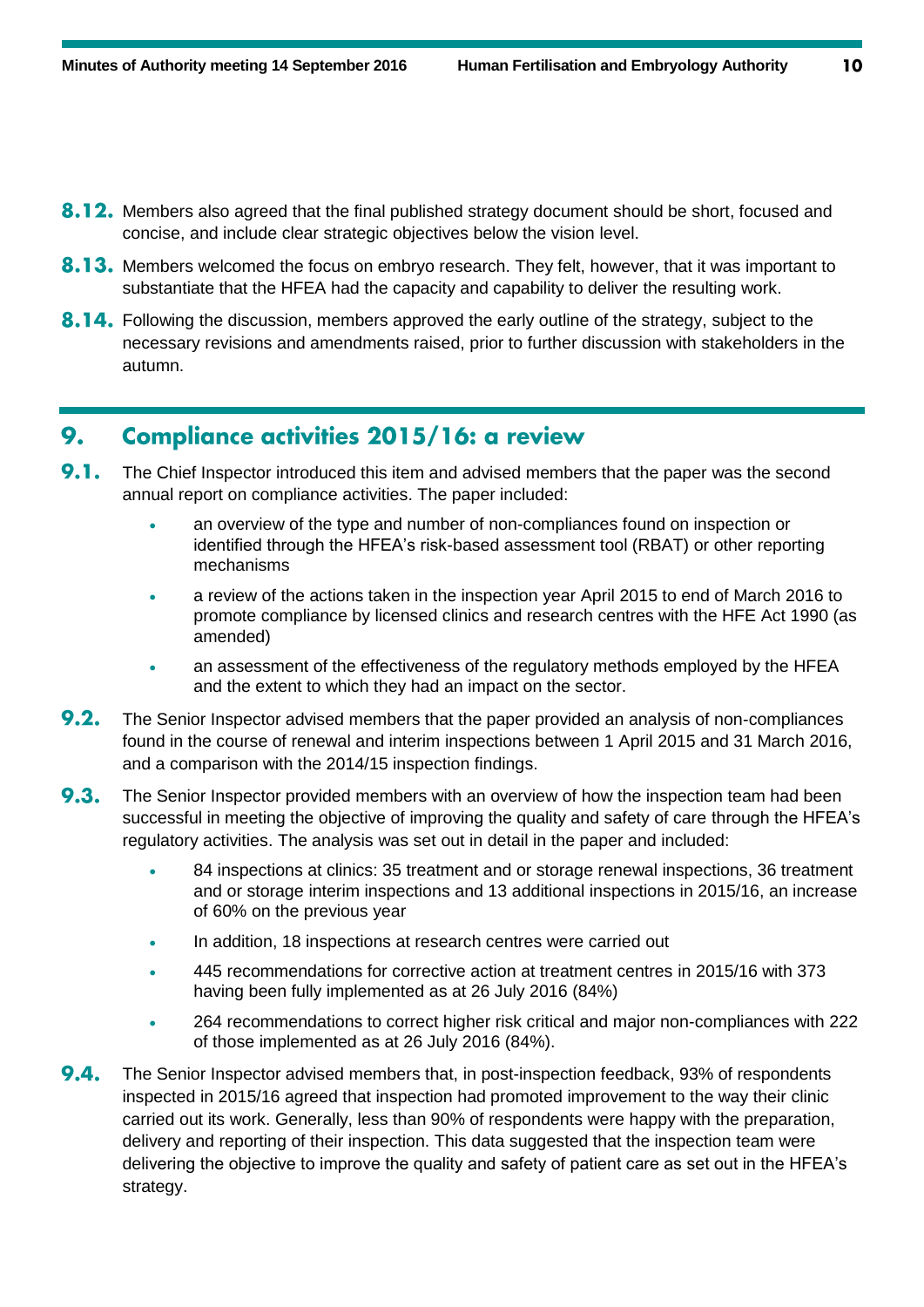- $9.5.$ The Senior Inspector advised members that in 2015/16 the HFEA found the sector more compliant than the previous year. This conclusion was based on inspectors finding fewer noncompliances per inspection in 2015/16 than in the previous year. Another finding was that the improvement in non-compliance was seen across virtually all areas of practice except two: medicines management and legal parenthood consent. The increase in prevalence in these areas was thought to be related to the increased regulatory focus on these areas of practice.
- $9.6.$ The medicines management non-compliances comprised four critical, 28 major and nine other non-compliances. Seven had not yet reached their implementation deadlines as at 26 July. The remainder had all been corrected. In many cases the non-compliances reflected problems in medicines management documentation and practices which were contrary to professional body guidelines or relevant legislation, and thus their severity had been elevated. The four critical noncompliances involved multiple failings which had given significant and immediate cause for concern and the inspection team had ensured corrective actions to address them were swiftly implemented.
- $9.7.$ The legal parenthood non-compliances comprised two critical and five major non-compliances. All had subsequently been addressed.
- $9.8.$ The Senior Inspector advised members that the HFEA had been using the risk based assessment tool (RBAT) to enhance the monitoring of clinics between inspection visits since April 2011. Members noted that the risk tool measured performance in relation to the following indicators:
	- Outcomes in terms of both clinical pregnancy rates and clinical multiple pregnancy rates
	- Submission of critical register information relating to treatments using donor gametes
	- Timeliness of payment of monthly HFEA invoices.
- $9.9.$ Performance was analysed based on the information submitted to the HFEA by clinics. Where the trend analysis performed by RBAT suggested that there may be a dip in performance, an automated alert was sent to the Person Responsible (PR) and clinics were expected to act on those alerts to investigate any possible causal factors and take corrective action if appropriate. Inspectors and/or members of the Register Information team also carried out targeted follow-up where appropriate.
- **9.10.** The Senior Inspector provided members with an overview of the number and type of alerts issued from the risk tool, which were set out in detail in the paper.
- 9.11. Clinics' performance in 2015/16 had worsened compared to the previous year in relation to the submission of critical treatment information, but this was mainly due to the activity being undertaken by key teams within the HFEA, relating to IfQ developments. The number of alerts relating to invoice payments had significantly decreased, suggesting the clinics' performance in meeting the enhanced performance expectations had been successful. Further, in relation to success rates and multiple birth rates, the volume of alerts had remained constant, albeit that the population of clinics receiving these alerts had changed, suggesting an improvement in performance by some.
- 9.12. Of the ten clinics receiving the highest number of alerts last year, five of those clinics remained in the same category. This suggested either difficulties that could take time to improve, or limitations in terms of those clinics' culture of improvement. It was clear that some refocusing of performance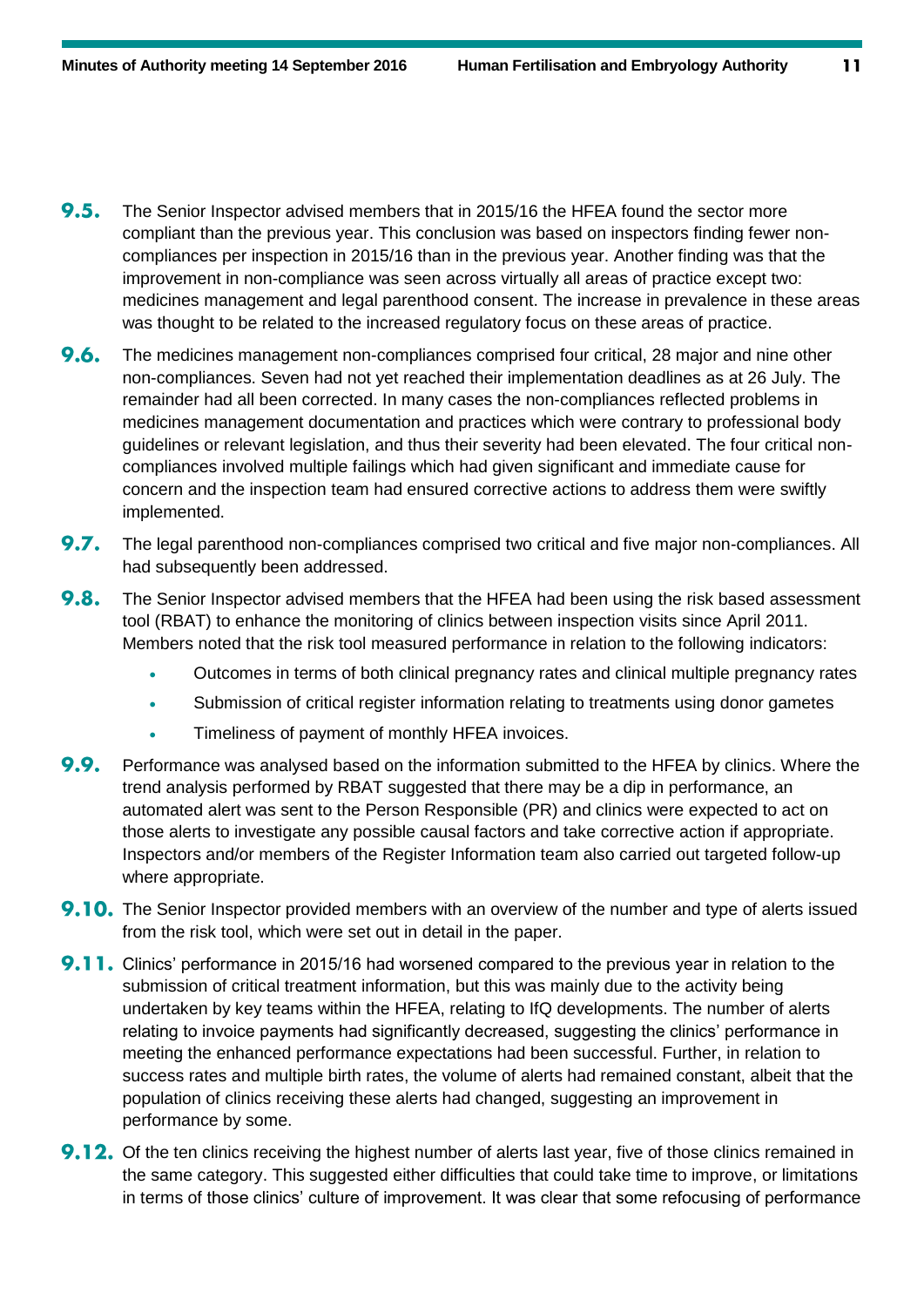in relation to some clinics' multiple birth minimisation plans was necessary to move the overall sector average performance closer to the 10% target.

- **9.13.** The Senior Inspector advised members that the HFEA felt the risk tool provided useful and timely information for clinics in order to prompt them to review processes and take subsequent action where appropriate. It also helped the inspectorate to focus its activities on quality of service and prompted interaction with specific clinics when needed.
- 9.14. The Chief Inspector summarised the findings of the report, what the HFEA wanted to happen going forward and how the HFEA was going to implement this.
- **9.15.** The findings of the report suggested that:
	- There was an increase in inspection activity by 60%
	- The inspection process was effective, and promoted improvement
	- There was evidence that some clinics had not embedded lessons learned or embraced risk based thinking
	- There was some evidence of ineffective root cause analysis (RCA) and the absence of RCAs being documented
	- Alerts on success rates had remained consistent
	- The majority of clinics embraced single embryo transfer (SET).

# 9.16. The HFEA wanted:

- The sector to continue to be safe and to provide a quality service which was compliant
- The HFEA to adapt its inspection techniques to ensure the above
- Clinics to embrace quality and lessons learned
- Clinics to be more effective at RCA
- Clinics to be more effective at internal audits
- More clinics achieving the 10% SET figure.

# 9.17. The HFEA would achieve this by:

- Maintaining a credible, effective and safe regulatory process by standardising and increasing the intensity and focus, and evolving the approach where necessary
- Continuing the series of workshops that had been established to provide assistance to the sector and giving clinic staff a better understanding of RCA and human factors
- Working with policy colleagues, partners and the sector on re-invigorating the multiple births strategy
- Performing more frequent trend analysis in order to respond pro-actively.
- 9.18. Following a discussion, members noted the inspection and monitoring work undertaken, and the effect of this on the performance of the sector. In terms of lessons, the Authority saw an opportunity to address inconsistency in performance between clinics, on a range of measures including multiple birth rates. This will require signalling to clinics that the Authority is ambitious to see further improvement not just on current standards but on a continuous improvement basis that is 'raising' the bar and 'pushing' the bar. Members noted the report and the summary of actions set out in section four of the paper.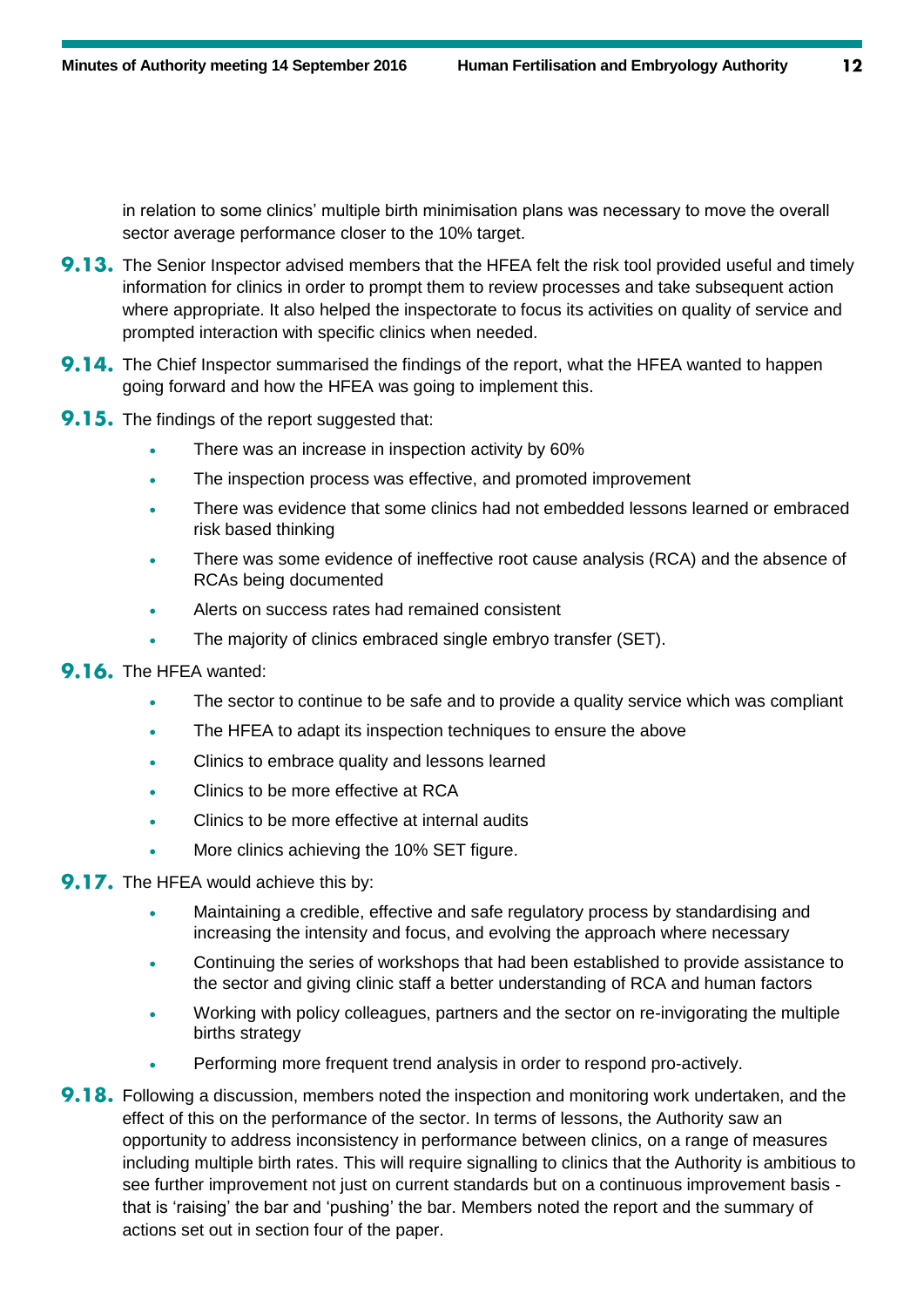# **Adverse incidents in fertility clinics** 10.

- **10.1.** The Chief Inspector introduced this item and provided a summary of the presentation which included:
	- The HFEA's vision for decreasing incidents
	- A background on incidents
	- The investigation process
	- Root cause analysis (RCA)
	- Human error
	- Human factors
	- Recommendations
	- What the HFEA want clinics to do
	- How the HFEA envisaged achieving this.
- **10.2.** The Clinical Governance Inspector reminded members that the HFEA now published an annual incident report, a draft of which was included in the set of papers and would be published later in September.
- **10.3.** During 2015, there were 517 incidents reported by the sector to the HFEA, an increase of 4%, although members noted there were more treatment cycles being carried out. However, there was still room for improvement in the sector and incidents and re-occurring incidents still continued to happen.
- **10.4.** The Chief Inspector provided members with a summary of what constituted a good investigation, which included:
	- remedial action
	- RCA
	- corrective action
	- preventative action
	- monitoring.
- **10.5.** RCA was quite a simple methodology and, in healthcare, it was essential to discover and address the root cause to improve the delivery of care and to prevent or minimise its reoccurrence. The Chief Inspector advised members that human error was often identified as the root cause. However, human error (defined as 'an act or thought that unintentionally deviated from what was correct, right or true') would itself have a root cause, and it was important that the real root cause was identified so that learning and improvement could occur.
- **10.6.** Following a discussion, during which the Chair emphasised that it was essential there was an improvement in clinic performance next year, members agreed that:
	- The sector should continue to engage with the clinical governance team within the **HFEA**
	- The HFEA should standardise the approach to incident investigations to maintain and increase the focus on this area of performance